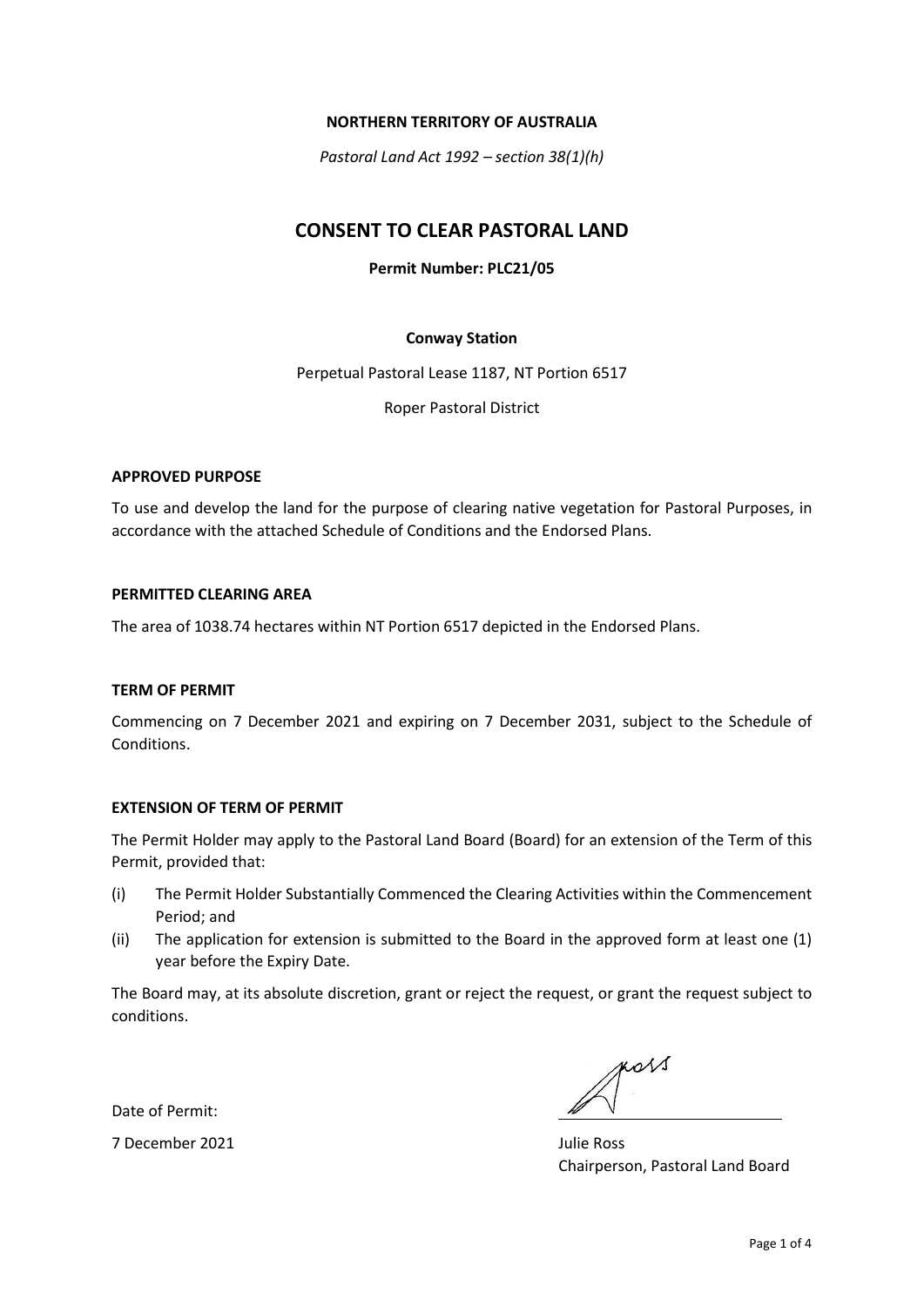### DEFINITIONS

In this Permit:

"Clearing Activities" means any works associated with the clearing of native vegetation; including, but not limited to, any earth-disturbing preparatory works within the Permitted clearing area for example boundary demarcation by grading and/or installation of erosion and sediment controls.

"Commencement Period" means the period of two (2) years of the Date of Permit.

"Endorsed Plan/Drawing" means any plan subject to the conditions of the Permit that has been endorsed by the Board as forming part of this Permit.

"Expiry Date" means the period of ten (10) years from the Date of Permit.

"Pastoral Lessee" has the same meaning as in the Pastoral Land Act 1992.

"Pastoral Purposes" has the same meaning as in the Pastoral Land Act 1992.

"Permit Holder/s" means the Pastoral Lessee.

"Permitted Clearing Area" means the area shown on the approved clearing plans.

 "Substantially Commenced" and "Substantially Commence" means not less than 10% of the total area proposed for clearing under this Permit has been cleared.

## SCHEDULE OF CONDITIONS

- 1. The Permit Holder must ensure that Clearing Activities are carried out in accordance with the Endorsed Drawing Numbers PLC21/05-01 and PLC21/05-02, to the satisfaction of the Pastoral Land Board.
- 2. The Permit Holder must have, and must ensure that any person who carries out the clearing on its behalf has, a copy of this Permit and the Endorsed Drawing Numbers PLC21/05-01 and PLC21/05-02, in possession at all times while carrying out Clearing Activities and comply with them.
- 3. Appropriate erosion and sediment control measures are to be employed throughout the clearing, establishment and operational phases of the development, to the satisfaction of the Pastoral Land Board, including (but not limited to):
	- a. retention of buffer zones where appropriate and measures to address seasonal timing of works,
	- b. management of groundcover and minimisation of bare ground,
	- c. crop layout and maintenance of natural sheet flow patterns,
	- d. avoidance or removal of soil windrows or other surface modifications that create concentrated flow paths for runoff, and
	- e. installation of erosion controls on access tracks, fence-lines and firebreaks where appropriate.
- 4. Consent for the clearing of native vegetation subject to this permit is provided for Pastoral Purposes only.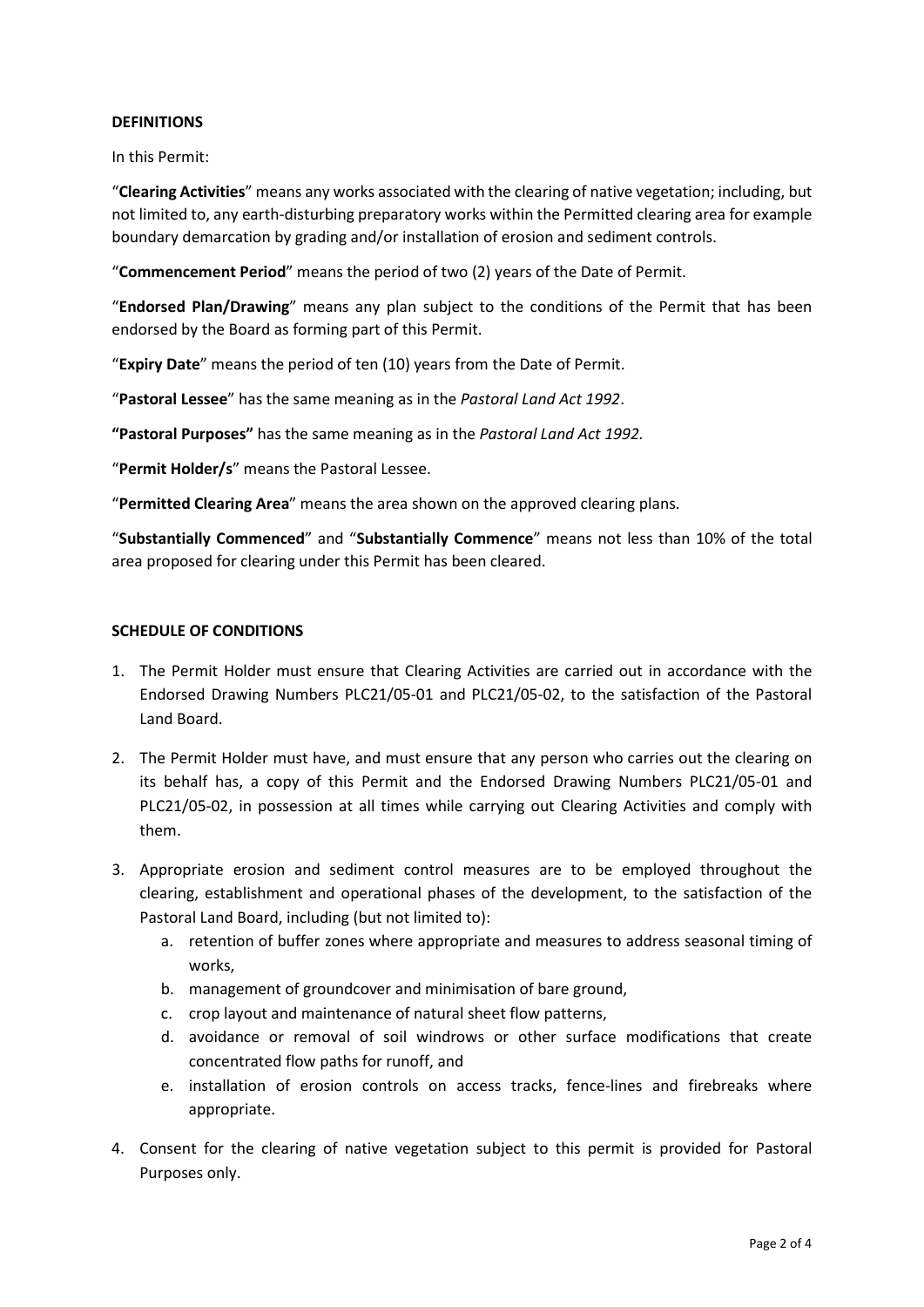## **NOTES**

- 1. The permitted clearing area has been approved for the specific purpose/s stated in the corresponding pastoral land clearing application and on the permit. Consent must be sought from the Pastoral Land Board prior to the commencement of a change in use (including a change from non-irrigation to irrigation and/or crop type), as proposed changes may trigger reassessment regarding for example (but not limited to) land suitability. For further advice contact PastoralAssessment.DEPWS@nt.gov.au .
- 2. The Permit will be revoked automatically upon: the termination of the Pastoral Lease; or surrender of the Pastoral Lease. For the avoidance of doubt, a transfer of the Pastoral Lease does not revoke this Permit. Similarly conversion from a term pastoral lease to one in perpetuity in accordance with Section 62 of the Pastoral Land Act 1992 will not result in the permit being revoked.
- 3. The Board may revoke this Permit by written notice to the Permit Holder should the Permit Holder breach any condition of this Permit and fail to remedy the breach within ninety (90) days after receiving notice requiring the Permit Holder to do so.
- 4. Despite any term or condition of this Permit, the Permit Holder must at its own cost in all respects, comply with all relevant laws, statutes and subordinate instruments, applicable to the clearing of pastoral land.
- 5. This Permit is at all times subject to existing rights, title and interests of all other persons (including any rights or interests registered on the certificate as to title (as defined by the Land Titles Act 2001). The Permit Holder must comply with all terms and conditions of such existing rights, title and interests. The Permit Holder must not unreasonably or unduly interfere with, impede, restrict or limit the rights, title or interests of any person.
- 6. Despite assessments made under Northern Territory legislation, the Commonwealth Environment Protection and Biodiversity Conservation Act 1999 requires that the Permit Holder self-assess potential risk to protected matters identified by the protected matters search tool and self-refer where scientific uncertainty exists in relation to the likelihood of a significant impact occurring or being likely to occur.
- 7. The extraction of surface water or groundwater in connection with the activities contemplated under this Permit must be carried out in accordance with the requirements of the Water Act 1992. For advice on water matters, telephone: (08) 8999 4455 or email: waterresources@nt.gov.au.
- 8. Interference with a waterway without authorisation may be a breach of the Water Act 1992 and can include any work that causes a material change to the shape of a waterway, cause a material change to the volume, speed or direction of the flow or likely flow of water into a waterway, or cause an alteration to the stability of the bed and banks of a waterway, including the removal of any vegetation. A permit may be required and advice can be sought from Water Resources. To obtain advice please contact Water Resources on telephone: (08) 8999 4455 or email: water.licensing@nt.gov.au.